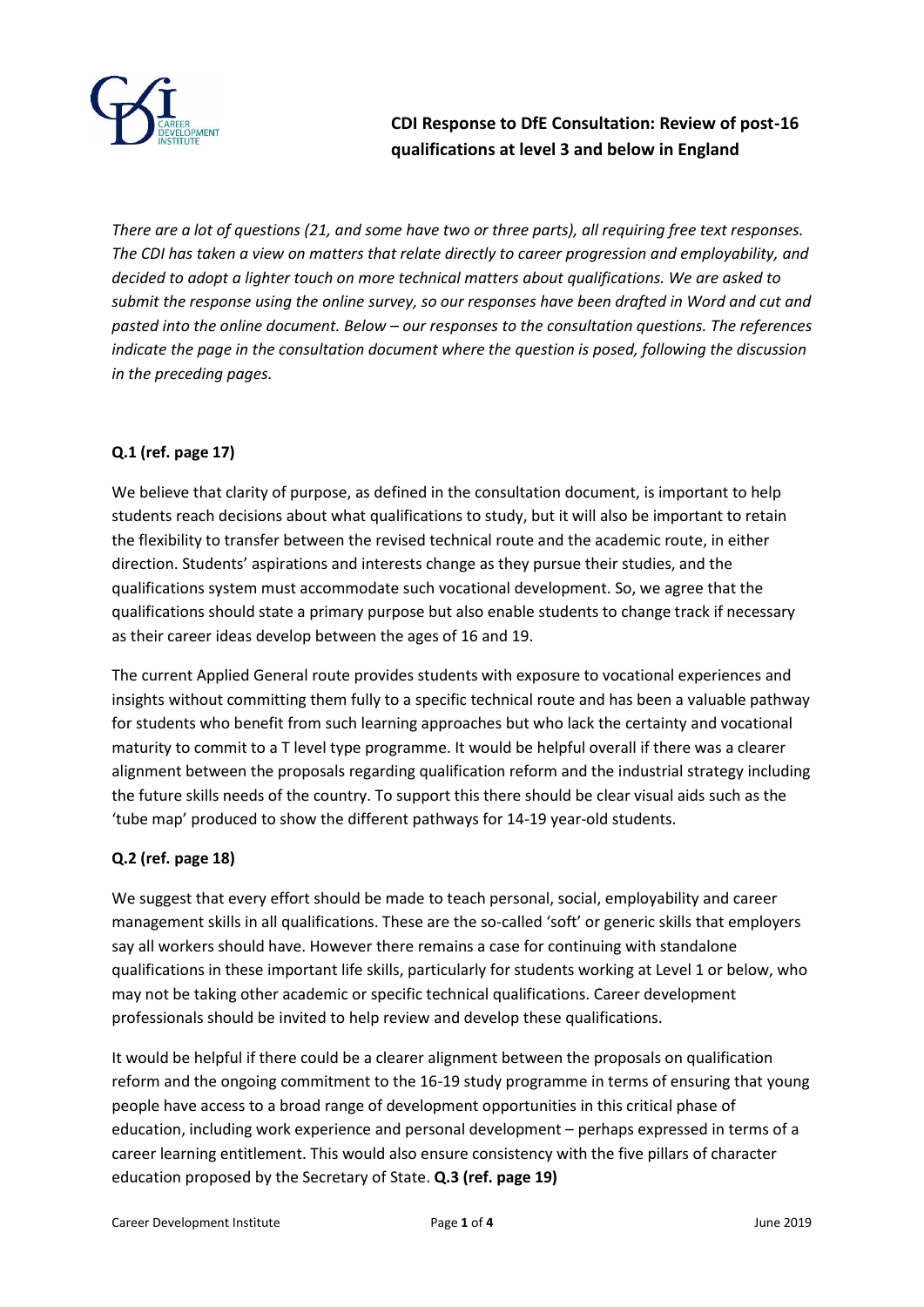We suggest it should be investigated whether it would be possible to track the occupation an individual entered and link this to the qualification they studied. This might be achievable via the destination data required to be supplied to local authorities by schools and colleges, although this is a crude standalone measure as some qualifications will have been successful in achieving desired outcomes without directly mapping to the occupation or apprenticeship taken as the next step. Surveying students on a sample basis might also be insightful. Another option would be to include such questions in the Office of National Statistics Labour Force Survey or the 10-yearly Census.

## **Q.4 (ref. page 20)**

Tracking individuals and relating their qualifications to occupations entered gives some indication of how useful the qualifications are, but we suggest seeking feedback from employers would provide a better view. If employers are to be involved in the design of the qualification, their views on its eventual appropriateness in terms of preparing future employees should be sought. Employers could be asked to provide wider feedback, showing the employee's perspective as well as their own.

### **Q.5 (ref. page 22)**

Yes, we agree that the quality features listed are appropriate.

### **Q.6 (ref. page 22)**

We think that the features that should be given the greatest priority are: synoptic assessment (to test students' understanding of the interrelationship of all the components of the qualification); employer involvement (the reason previous attempts to revise vocational qualifications ultimately failed is because they were designed by educationalists, not in consultation with employers); progression. The work placement must be appropriately structured within the qualification.

Progression is the most important: if the qualification does not offer a clear route of progression to further study or work then it is of limited use to both employers and students.

### **Q.7 (ref. page 22)**

We believe that the same principles should apply to both 16-19 year-olds and to adults. In terms of the evolving labour market, an additional consideration for adults would be the ability to build on prior learning where possible.

### **Q.8 (ref. page 24)**

We believe there is likely to continue to be a need for some qualifications outside the T and A levels that may not achieve large enrolments but are still necessary to meet the needs of employers in certain niche sectors.

There may also be a need for some specific qualifications that enable adults who already hold recognised qualifications to gain certain skills without having to complete an entire T level.

As careers professionals we see a significant minority of 15 and 16 year-olds who are not ready to make a decision about specific level 3 or level 2 qualifications. They need another year or two to gain greater vocational maturity. In the past the needs of such students were well met by 'pre-vocational'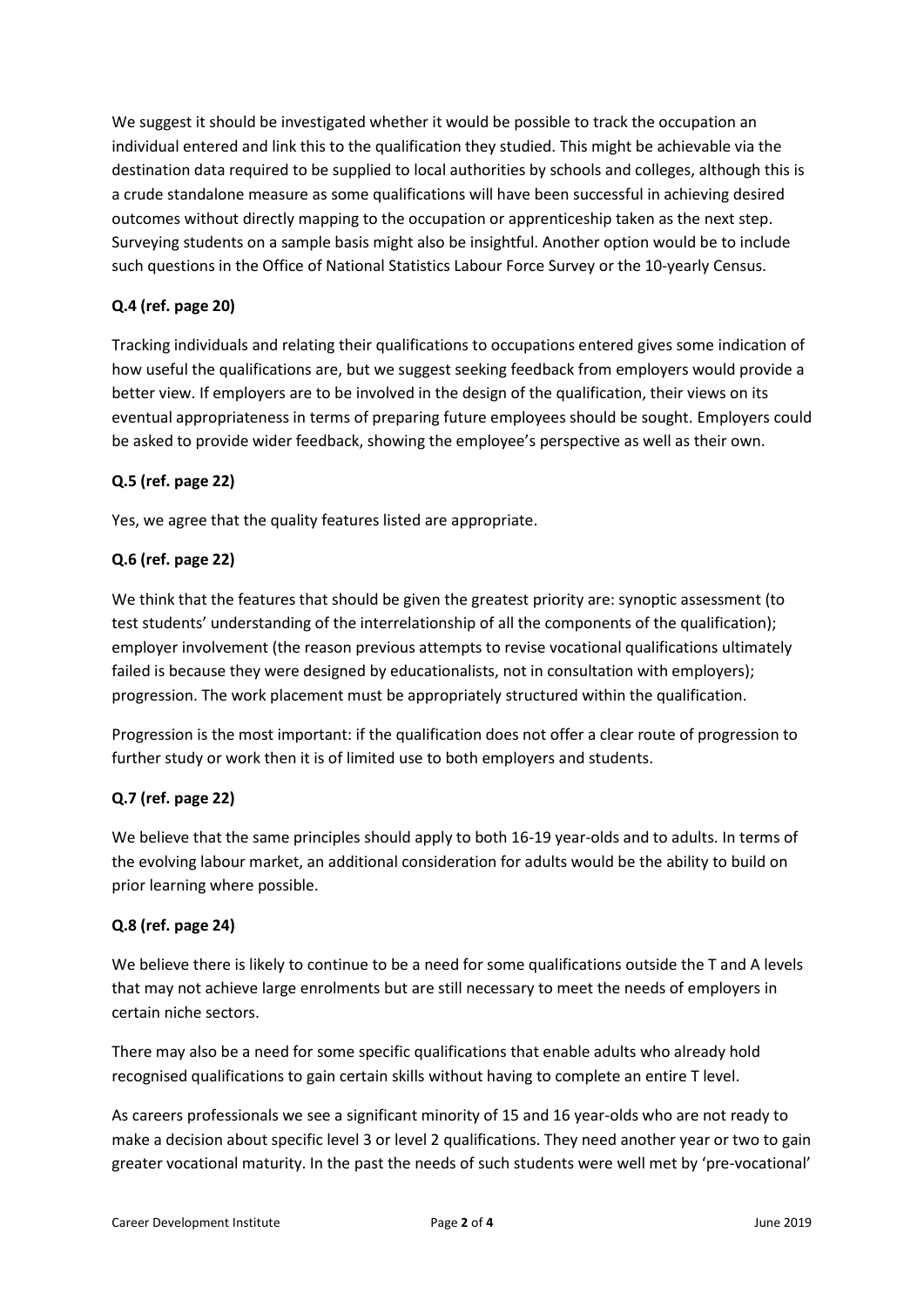qualifications, which combined: further study of literacy and numeracy; personal, social, employability and career management skills; opportunities to 'taste' a number of different vocational sectors. We urge the government to make such programmes available in the future.

We believe there should be more substantial consultation with young learners and with schools and Pupil Referral Units/ Short Stay schools that have a lot of experience of using alternative KS4 programmes and Applied General routes. Outcomes from previous initiatives such as the KS4 Engagement programme should be taken into account

## **Q.9 (ref. page 24)**

We do not have a particular view on 'overlap'.

### **Q.10 and Q.11 (ref. pages 24 & 25)**

A key factor in enabling better progression from key stage 4 to study at Level 3, and subsequent achievement at level 3, would be to design the level 2 qualifications taken at key stage 4 so that they articulate more clearly with level 3 qualifications.

The Technical Awards at KS4 are an important feature of the qualifications landscape and introduce parents and young people to this approach to learning in Years 8 or 9. We suggest it might be more appropriate to consider 14-19 as a coherent phase of education, rather than separately as KS4 and post-16.

Where the CDI could make a major contribution would be by working with the DfE to ensure that all careers advisers working in schools had a clear understanding of the new T levels, so they could give informed advice to students. The DfE should provide much greater support in terms of mapping out the range of pathways available 14-19 and showing how the lattice of provision interrelates. This is important for advisers, employers, young people, teachers and parents.

### **Q.12 (ref. page 26)**

If level 2 qualifications are intended to lead directly to employment then employers and careers advisers must be involved in their design. The other quality principles listed earlier in the document for level 3 qualifications must also be applied to level 2 qualifications. The question of literacy and numeracy at level 2, and the role of Functional Skills, need to be considered as employer organisations such as the CBI often raise this as a concern.

#### **Q.13 (ref. page26)**

The role of level 1 and below qualifications should be to enable progression to further study at level 2 or to employment.